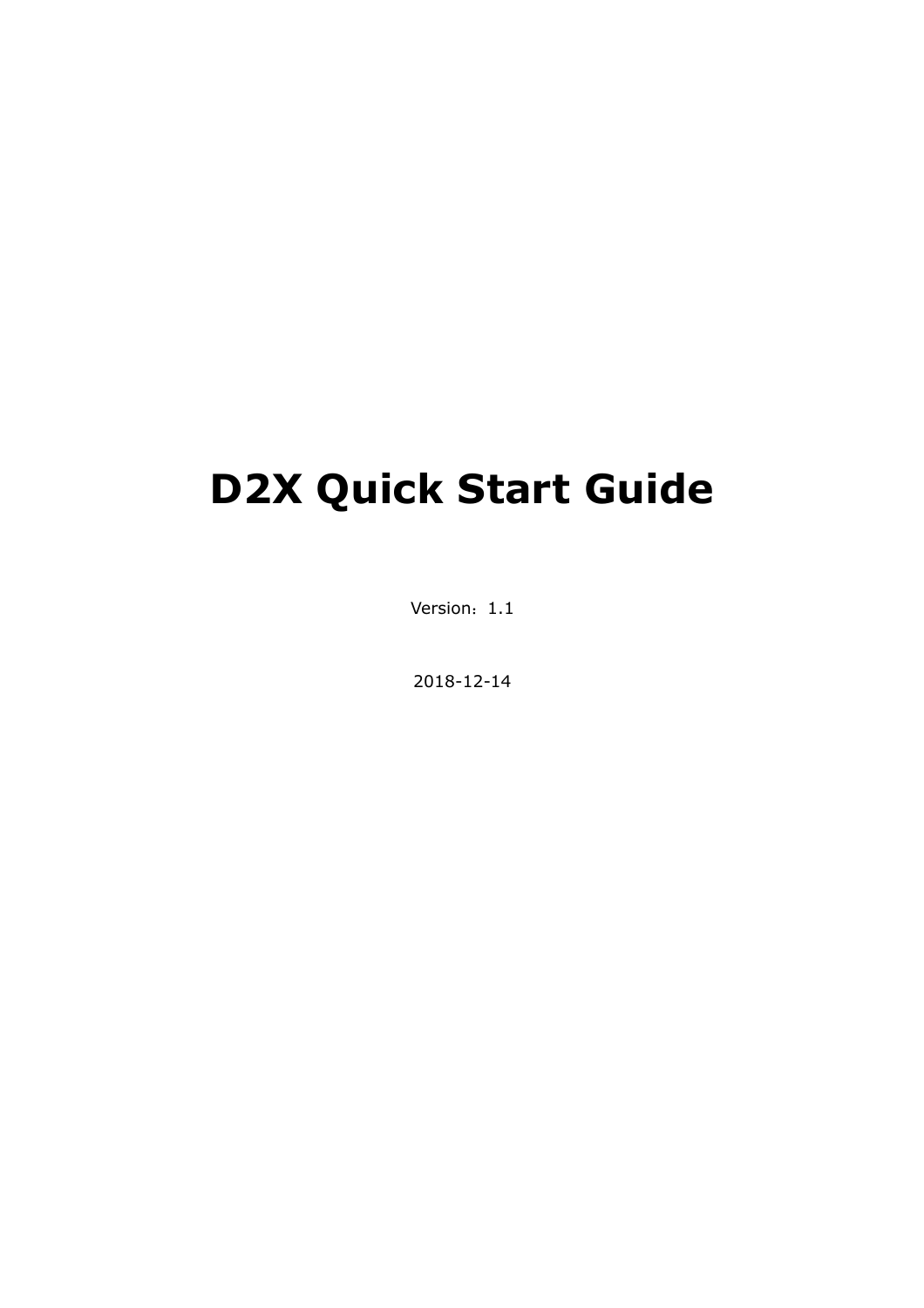# Content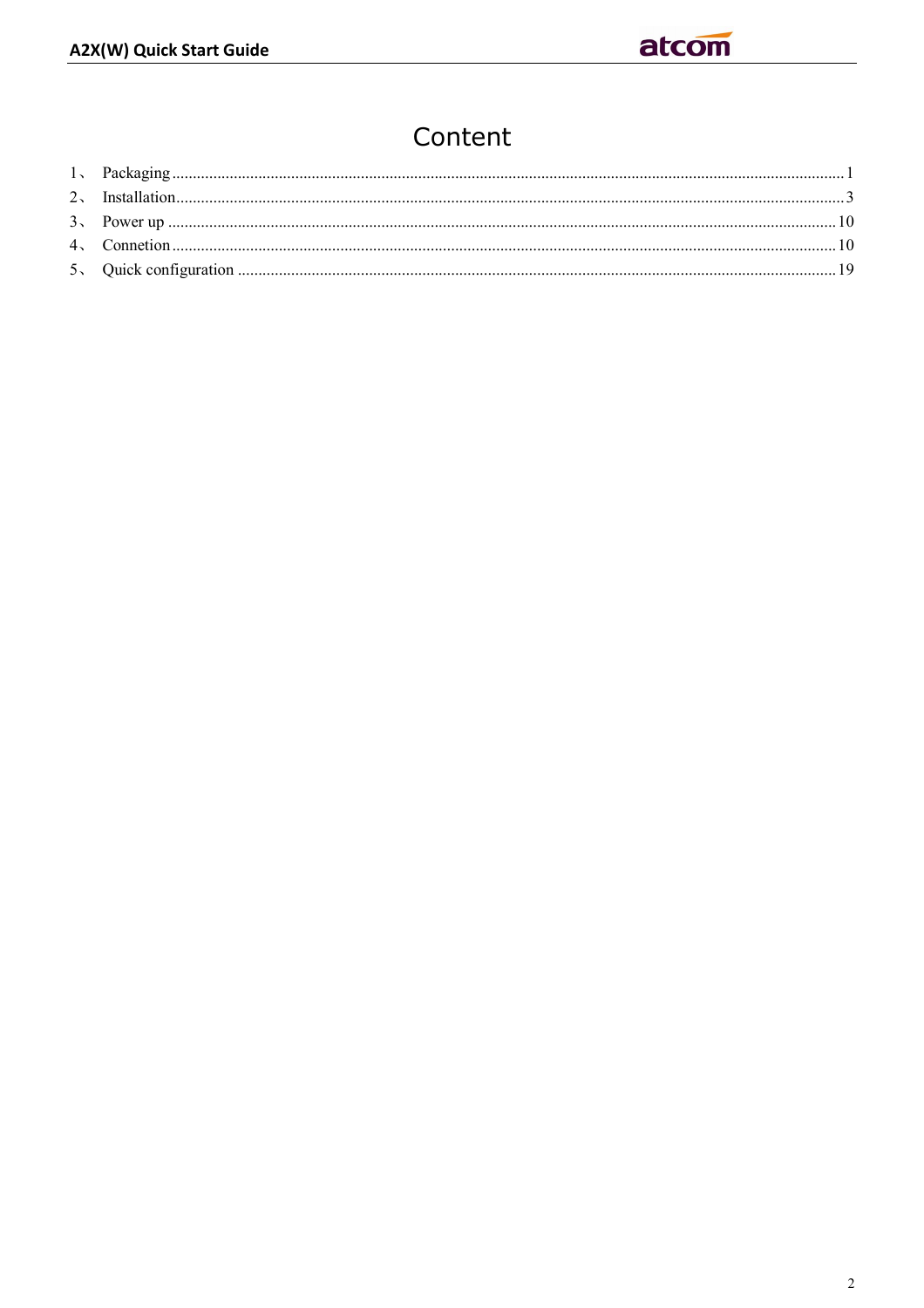## 1. Packing

In the packaging box, we can see one IP phone, one handset, one bracket, one network cable, one handset cable and one 5V,1A power adapter.

# 2. Installation

- 2.1 Stand bracket installation instruction
	- A. Bottom up the IP phone, press the joints of stand bracket into the slots and push it to the right to fasten:



B. After installation, the picture is as below:

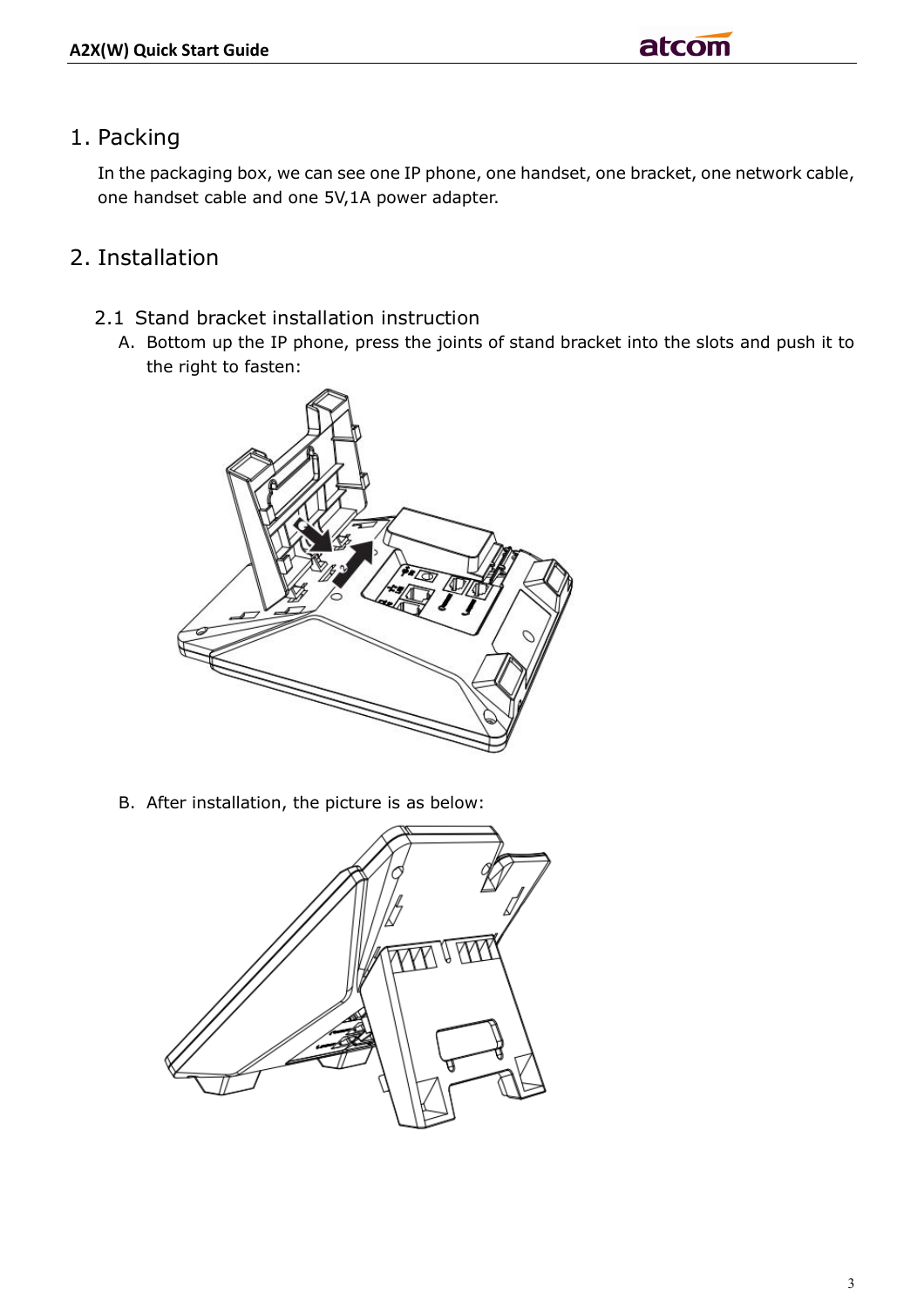C. Remove the stand bracket:

Push the joint of stand to left and pull the stand according to the direction of the arrow. When the joints are pulled out of the slot, you can take off the stand bracket



2.2 Connecting port introduction From as below picture show the connecting port:

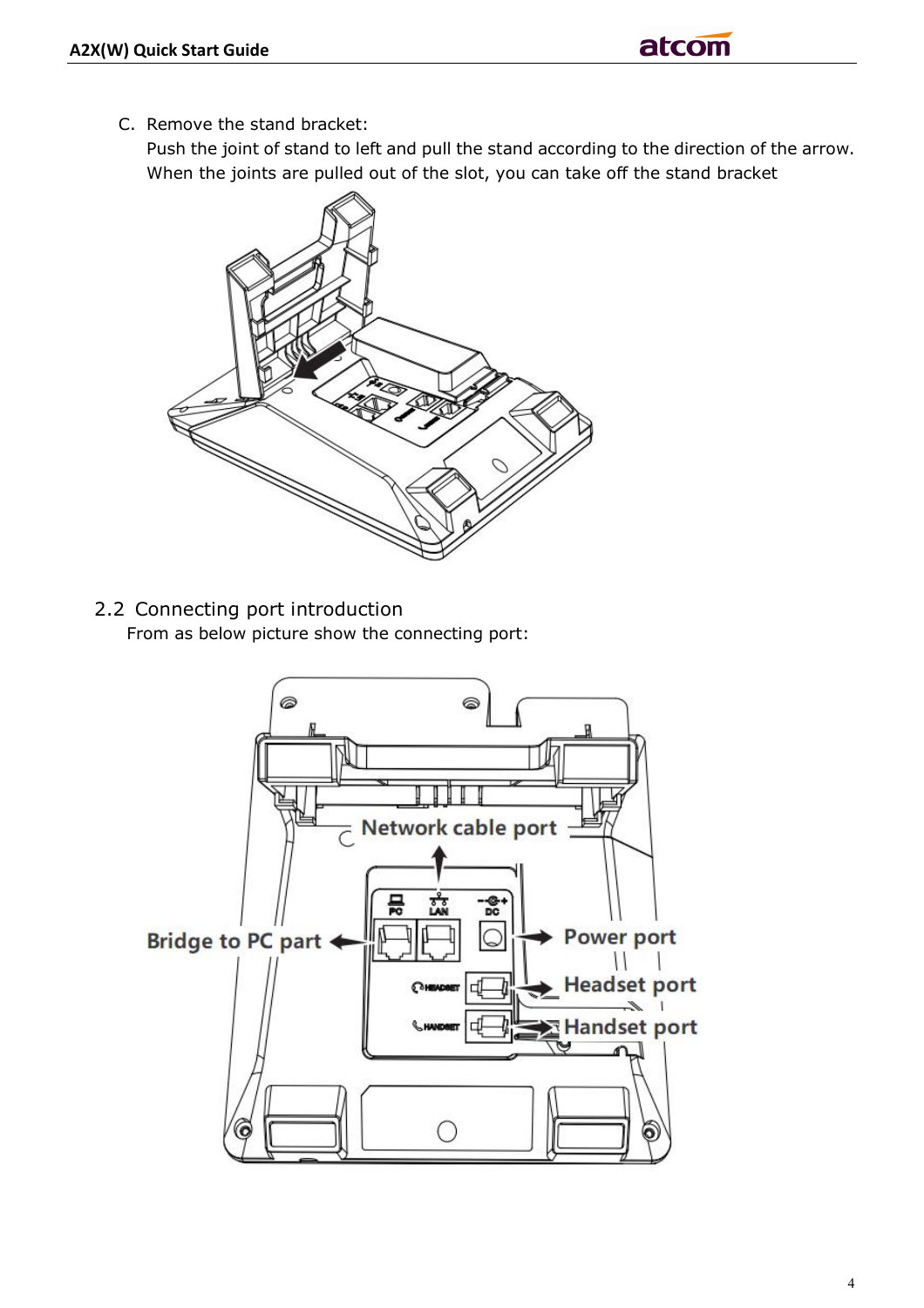#### 2.3 Keypad introduction

Please check the following picture:

You can refer the Guide document to check the keypad introduction in the LCD menu.



### 3. Power up

- 3.1Connect to DC 5V/1000mA power adapter or PoE power.
- 3.2The status indicator will be on during power-on, and the Welcome dialog will appear on the LCD.
- 3.3After boot up finished, User can select the Language and time zone manually.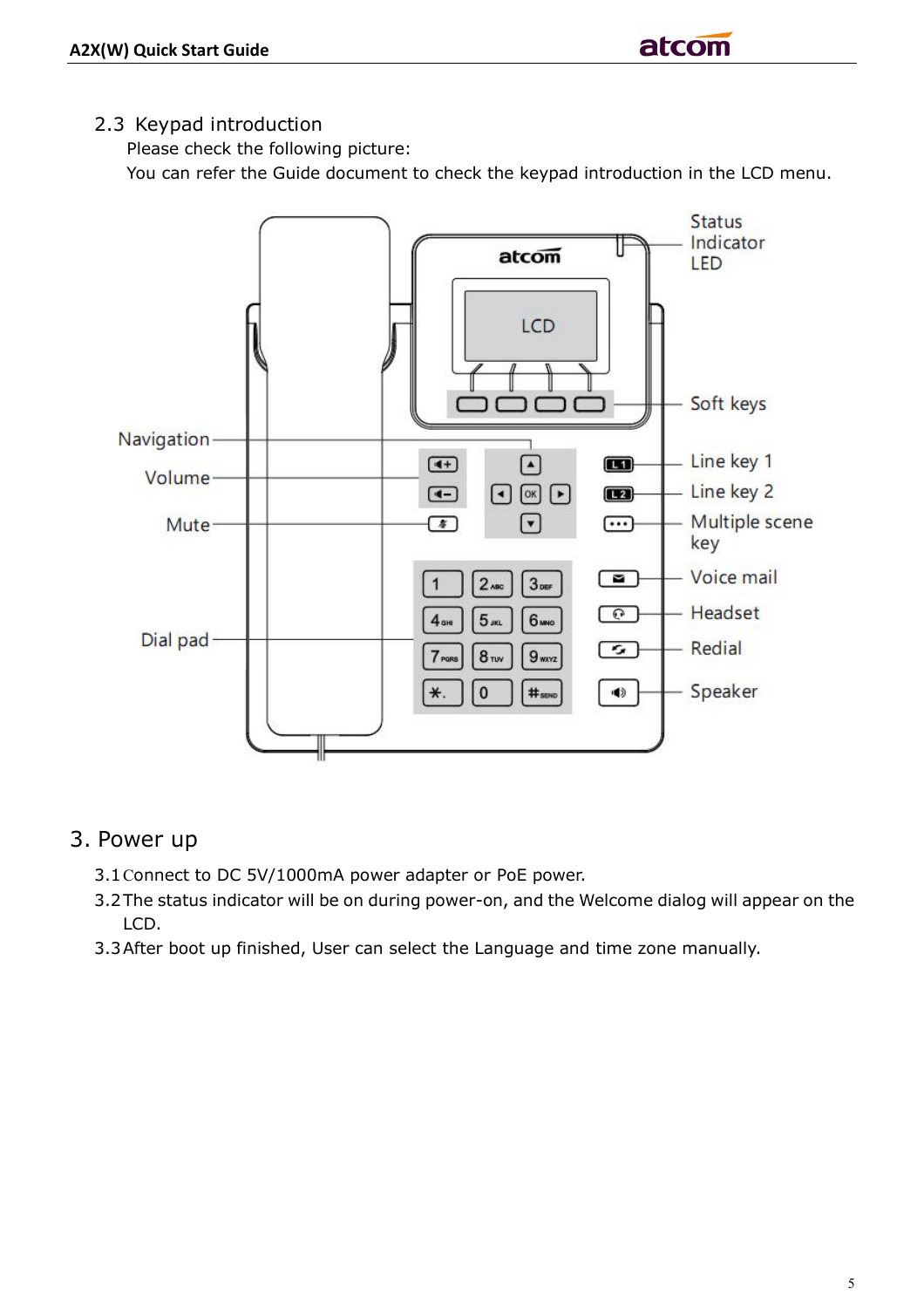| <u>Language</u>     |             |  |  |  |  |  |
|---------------------|-------------|--|--|--|--|--|
| <b>Q</b> English    |             |  |  |  |  |  |
| $\bigcirc$ Français |             |  |  |  |  |  |
| <u>.Save</u>        |             |  |  |  |  |  |
| NTP settings        |             |  |  |  |  |  |
| 1. Time zone        |             |  |  |  |  |  |
| +8China(Beijing)    |             |  |  |  |  |  |
|                     | Switch Back |  |  |  |  |  |

- 4. Connection
	- 4.1 Connect to network cable:

D2X if connected to network via LAN port, then under the Bridge mode, other devices (Laptop, IP phone) are able to access network via the phone PC port. The topology is as follows:



4.2 Check the phone status

You can review its current IP address by pressing  $\bigotimes$  key when it is powered on and connected to the network.

Then press **↓** key, it could see MAC , Model, Firmware and More.

5. Quick Configuration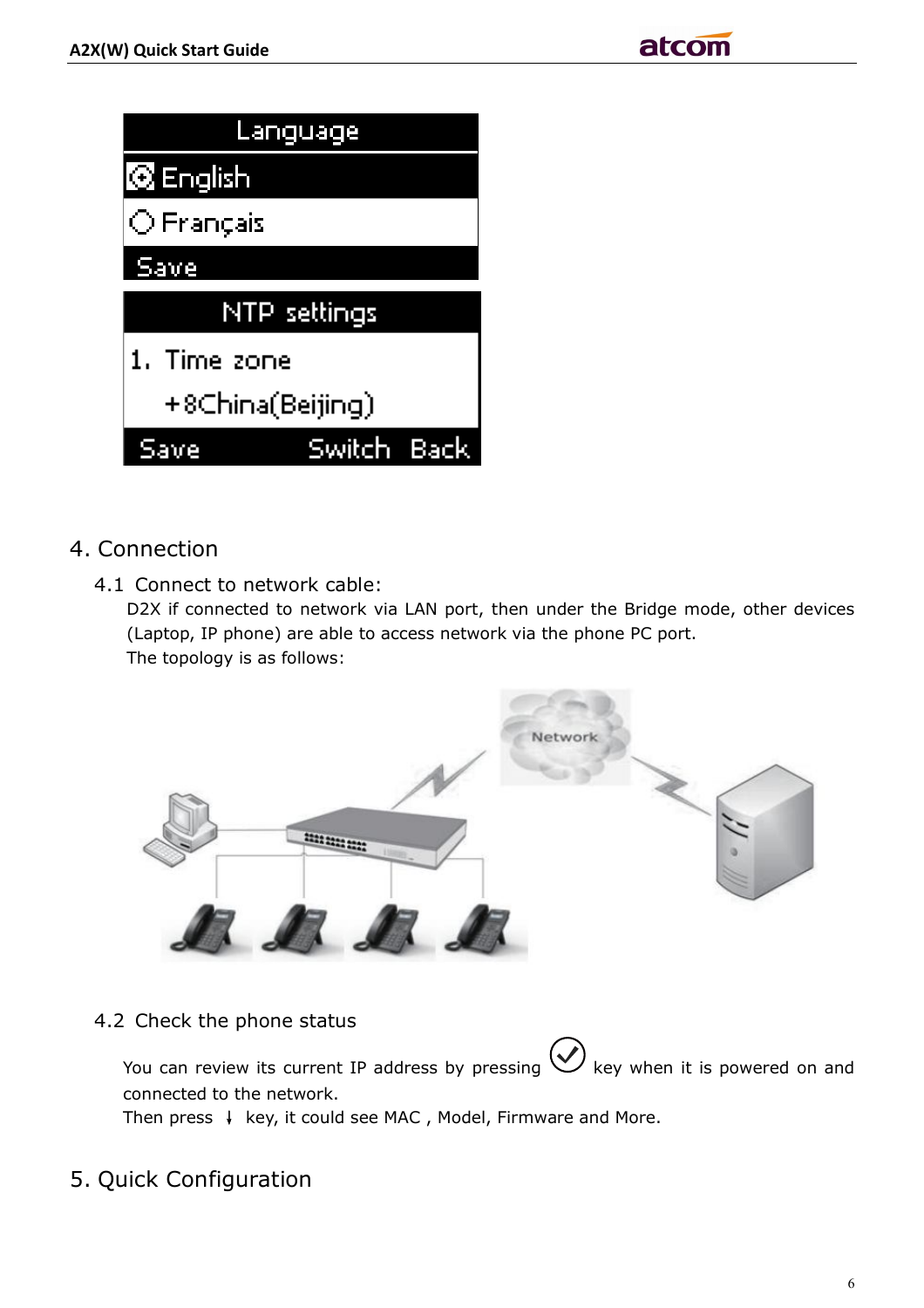#### 5.1 Configure ways

D2X can configure the phone network and account in three ways: Enter to the phone LCD Menu configuration, access to the phone webpage and auto provision.

- 5.2 Phone LCD Menu configuration
	- 5.2.1 Configure the network feature

 Press **Menu→Settings→Advanced settings** (default password: admin)→ **Network**→**LAN port**→Press**↓**key, enter to **IPv4 settings**, the default is **DHCP**. You can also press **Switch** key, change to **Static IP**→Press**↓**key, input the **IPv4 address**, **Subnet mask** and **Default gateway**, then press **Save** key. The Static IP address configure successful.

5.2.2 Configure the account feature

 Press **Menu→Settings→Advanced settings** (default password: admin)**→ Accounts**, input the account info.

#### 5.3 Access to the phone webpage

5.3.1 Access to the webpage

While input the phone IP address at a browser, you will be required to input the username and password to access the webpage.

The username/password as below:

| <b>Username</b> | Password | <b>Description</b>       |  |  |
|-----------------|----------|--------------------------|--|--|
| admin           | admin    | For Administrators       |  |  |
| user            | user     | <b>For General Users</b> |  |  |

#### 5.3.2 Configure the network feature

 Press the web "**Network**"→"**Basic**", Please check as below photo, You can configure the DHCP or Static IP address.

| atcom        | <b>Basic</b>       | <b>Account</b>                                             | <b>Network</b> | <b>DSS Keys</b>       | <b>Phone</b> | <b>Contacts</b> |                    |
|--------------|--------------------|------------------------------------------------------------|----------------|-----------------------|--------------|-----------------|--------------------|
| <b>Basic</b> |                    | <b>Network Port</b>                                        |                |                       |              | IPv4            | $\pmb{\mathrm{v}}$ |
| Advanced     | <b>IPv4 Config</b> |                                                            |                |                       |              |                 |                    |
|              |                    | $^{\circ}$ DHCP $^{\circ}$<br>$\odot$<br>Static IP Address |                |                       |              |                 |                    |
|              |                    | * IP Address<br>* Subnet Mask                              |                |                       |              |                 |                    |
|              |                    | * Default Gateway<br><b>Static DNS</b>                     |                | <sup>● Off ● On</sup> |              |                 |                    |
|              |                    | <b>Primary DNS</b><br><b>Secondary DNS</b>                 |                |                       |              |                 |                    |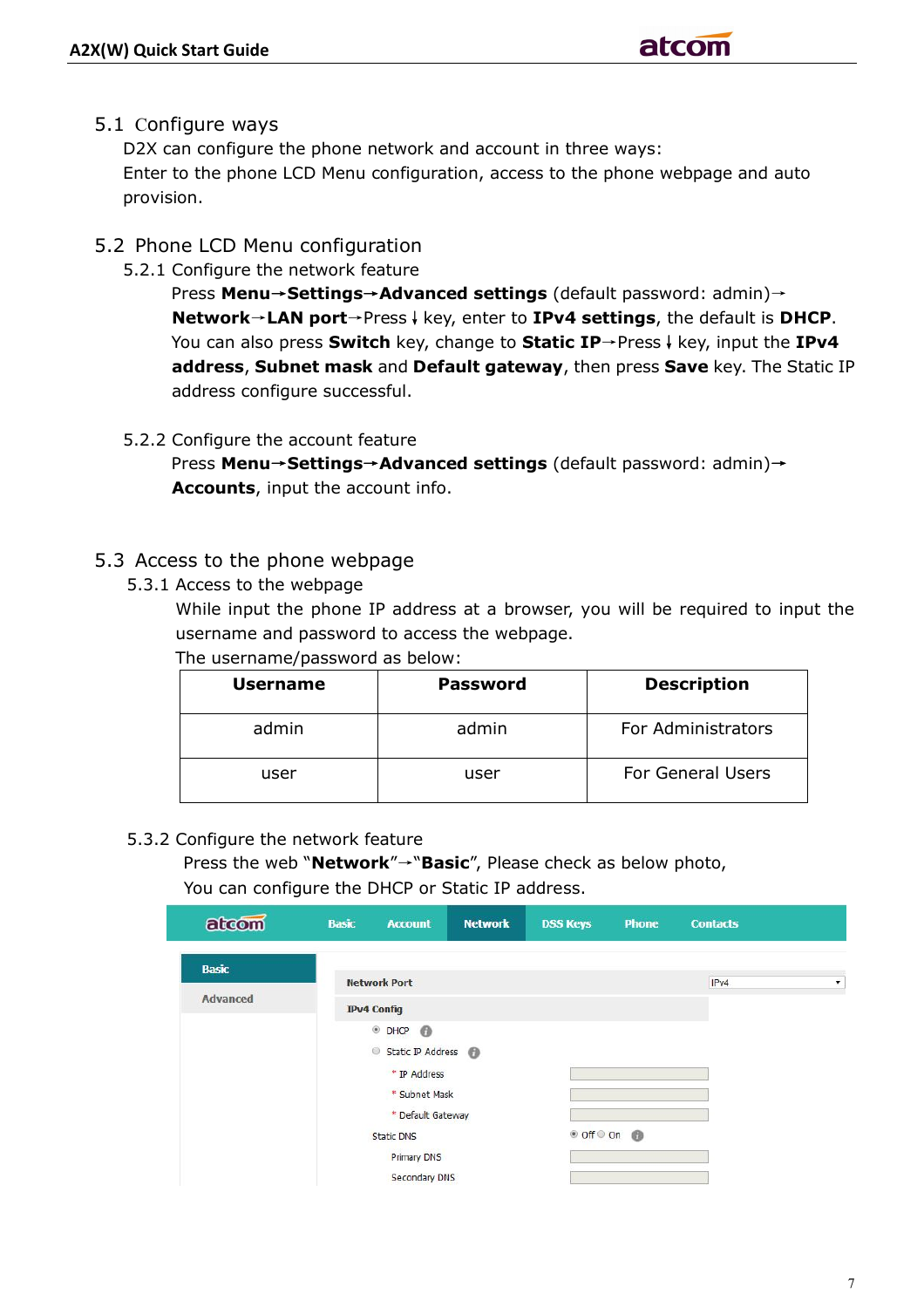#### 5.3.3 Configure the account feature

Press web **"Account"→"Basic"** and configure the account info.

|                 |               |                        |                |                 |              | English<br>۷.   |
|-----------------|---------------|------------------------|----------------|-----------------|--------------|-----------------|
| atcom           | <b>Basic</b>  | <b>Account</b>         | <b>Network</b> | <b>DSS Keys</b> | <b>Phone</b> | <b>Contacts</b> |
| <b>Basic</b>    |               |                        |                |                 |              |                 |
| Codecs          |               | <b>Account</b>         |                | Account 1       | ▼            |                 |
|                 |               | <b>Register Status</b> |                | Registered      |              |                 |
| <b>Advanced</b> |               | <b>Account Active</b>  |                | Enable          | ۷            |                 |
|                 |               | Label                  |                |                 |              | $\bullet$       |
|                 |               | Display Name           |                |                 |              | 0               |
|                 | Register Name |                        |                |                 |              | $\bullet$       |
|                 |               | * User Name            |                | 5017            |              | 0               |
|                 |               | Password               |                |                 |              | $\bullet$       |
|                 |               | * SIP Server           |                | 172.16.0.55     |              | 0<br>Port 5060  |

#### 5.4 Auto provision

You can use auto provision configure file input the phone network info and account info, after provision successful, the network feature and account also configure successful. Please refer to the screenshot as below:

The more information you can check our auto provision file.

```
##NETWORK
                                                             ##
##It configures the network type is 0(IPV4), 1(IPV6), 2(IPV4IPV6)
##It configure the WAN port type is 0 (DHCP), 1 (Static IP)
netwrok.internet network.type = 0
network.internet port.\text{type} = 1network.internet port.jp = 172.16.0.15network.internet-port.maxk = 255.255.0.0network.internet_port.gateway = 172.16.0.1
network. static dns enable =
network.primary dns=
network.\,secondary\, dns =
```